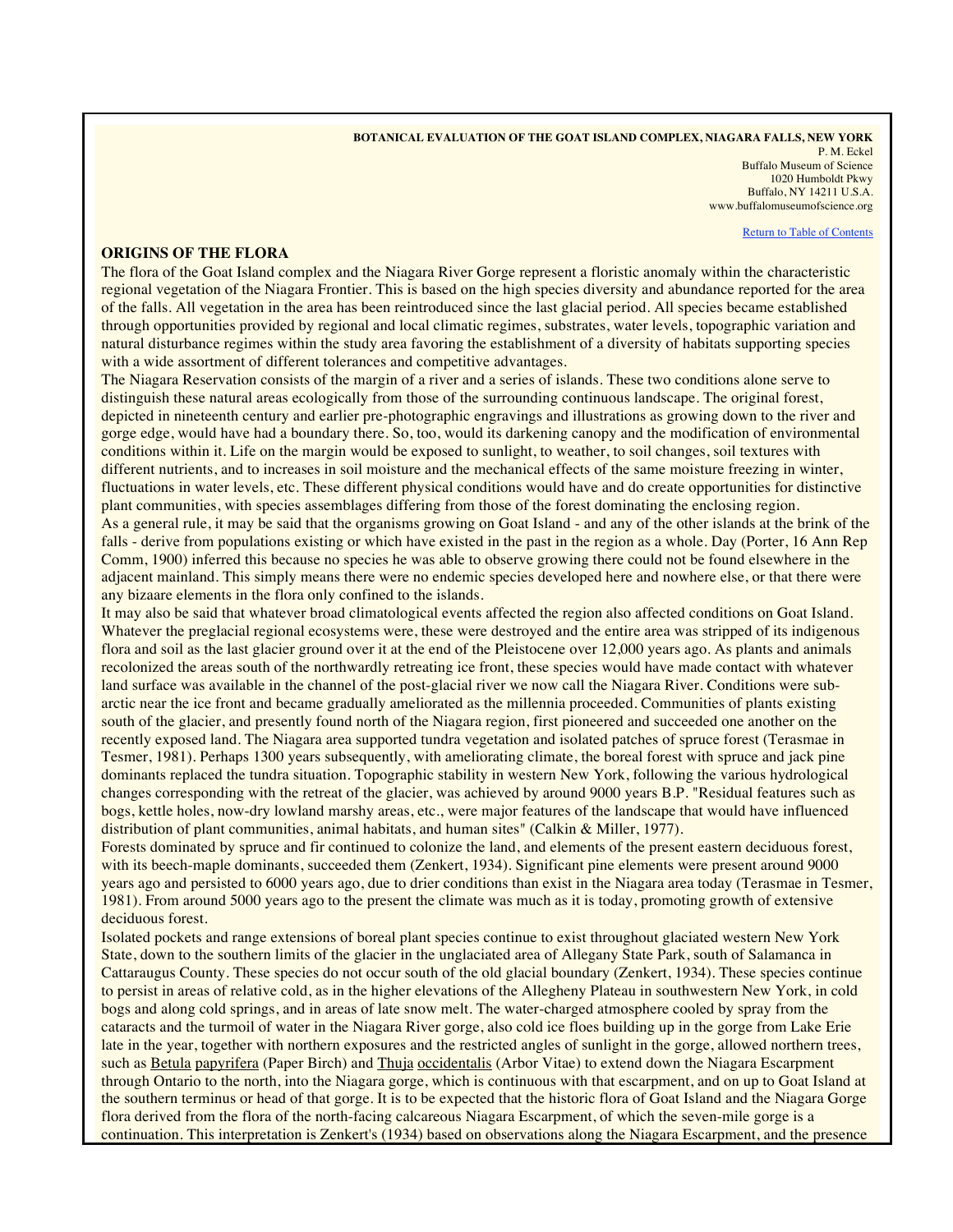continuation. This interpretation is Zenkert's (1934) based on observations along the Niagara Escarpment, and the presence of northern species in cool, shaded habitats in the Niagara gorge, such as Miterwort (Mitella nuda) and Oak Fern (Gymnocarpium dryopteris). Arbor Vitae, or Northern White Cedar, is commonly found to the north but is quite characteristic of the margins of the Great Lakes, to which many place names testify. It is near the southern margins of its range in our area and tends to persist on bedrock pavements (especially of calcareous rock).

The flora of western New York may be said to represent a transitional zone between the great northern boreal-coniferous and the more southerly deciduous forests of today. This transition expresses itself floristically in a "macromosaic-like arrangement with pure deciduous forest on favorable habitats with good soil, and pure coniferous forest on less favorable habitats with poor soils" (Walter, 1973), although this latter condition is difficult to see in western New York due to a history of logging and agricultural clearing (Zenkert, 1934). Pinus strobus (White Pine) is the conifer species indicative of this transition zone in the Great Lakes, with Tsuga canadensis (Hemlock) elements (Walter, 1973). Transitional forest areas may also be composed of "a few coniferous species (mainly pine) and a few deciduous species" (Walter, 1973). In southeastern forests, Juniperus virginiana (Red Cedar) is indicative of a transition between forest types.

A corridor of Broadleaf Deciduous Forest, reaching from southern Michigan and the Great Lakes region south to Texas, extends up the north and southern boundaries of the Erie and Ontario Lake plain, perhaps following climatically the modifying influence of these lakes. This forest corresponds to Kuechler's Beech-Maple Forest of tall broadleaf deciduous trees (No. 102): Sugar Maple (Acer saccharum) and Beech (Fagus grandifolia) are the dominants, co-dominants include White Ash (Fraxinus americana), Black Walnut (Juglans nigra), Tulip Tree (Liriodendron tulipifera), Black Cherry (Prunus serotina), Northern Red Oak (Quercus rubra), Basswood (Tilia americana), American Elm (Ulmus americana) and Slippery Elm (Ulmus rubra) (Kuechler, 1963), all present on Goat Island. This Beech-Maple Forest zone as mapped by Kuechler extends along the Lake Erie lake plain from Cleveland to Buffalo, north through Grand Island and east to the vicinity of Rochester.

The northern tip of Grand Island and the rest of Niagara County, including Goat Island, however, is covered by the Northern Hardwood (mixed broadleaf and conifer) Forest (No. 106) (Kuechler, 1963). This forest, in New York State, exists south of the lake plain flora with its southern affinities, and continues on east into central New York State. The Beech-Maple Forest corridor inserts itself within the surrounding region of Mixed Broadleaf and Conifer Forest associated with Middle latitudes - the transition forest mentioned above (Bartholomew, 1963). The southern Ontario portion of this corridor is referred to as the Carolinian Floristic Zone, more common south of the border with the United States, and is the only representation of this vegetation type in Canada - rather like Florida and other portions of the Carribean coast have the only tropical vegetation type in the continental United States, (Kuechler, 1963).

The Mixed Broadleaf and Conifer Forest is Kuechler's Northern Hardwoods Forest (No. 106) of tall, broadleaf deciduous trees with some needle-leaf conifers such as Hemlock (Tsuga canadensis) and White Pine (Pinus strobus). The dominants are Sugar maple, Yellow birch (Betula lutea), Beech and Hemlock. Other components of these forests include Striped Maple (Acer pensylvanicum), Red Maple (A. rubrum), Mountain Maple (A. spicatum), White Ash (Fraxinus americana, White Pine, Black Cherry, Ground Hemlock (Taxus canadensis), Basswood, and American Elm. This forest type extends into New England, across New York State into northern Pennsylvania, and surrounds the northern Great Lakes region to northern Michigan and Wisconsin.

Since Kuechler did not map the northern limits of the forest types existing in the United States as they occur in Canada (Ontario), the areal relationships between the Beech Maple southerly forest and the Northern Hardwoods forests in adjacent Ontario and their relationship with the study area are obscured. Literature probably exists regarding the distribution of forest types in southern Ontario, but time constraints prevented its examination for this report.

The range of each forest vegetation type represents migration routes for species entering the area from regions north and south of the Great Lakes area of which the vicinity of Niagara Falls is a part. The Broadleaf Forest Corridor, associated with limestone pavements and climate modifications along the lake boundaries represents areas in New York and southern Ontario of plant species rare in the State and Province and with plains affinities.

The history of hydrological relations in areas south of the retreating ice-front are very complex, with lake enlargements and disappearances, impoundments and shifting east-west drainages of the watershed system to the west (Tesmer, 1981). Exposed bedrock ledges or pavements with shallow soils along old lake and river drainage routes support a distinctive flora contrasting with that of the surrounding region. A coastal plain floristic element in the Great Lakes flora, of which Niagara is a part, has been described by Peattie (1922) and House (1925) wherein species native to areas east of the Appalachian elevations migrated westward and inland along temporarily connected shorelines of the receding glacial lakes. Examples of plants with this association and found or were once found on Goat Island include Saururus cernuus (Lizard's Tail), once on Terrapin Point, and Juncus articulatus (Jointed Rush), one of the most common of the rushes on Goat Island (Zenkert, 1934). Other Coastal Plain taxa may be found in the associated flora of the Niagara River gorge (Eckel, in prep.). The source of certain species migrating into the Niagara area after the Wisconsin glaciation derived from elevations in the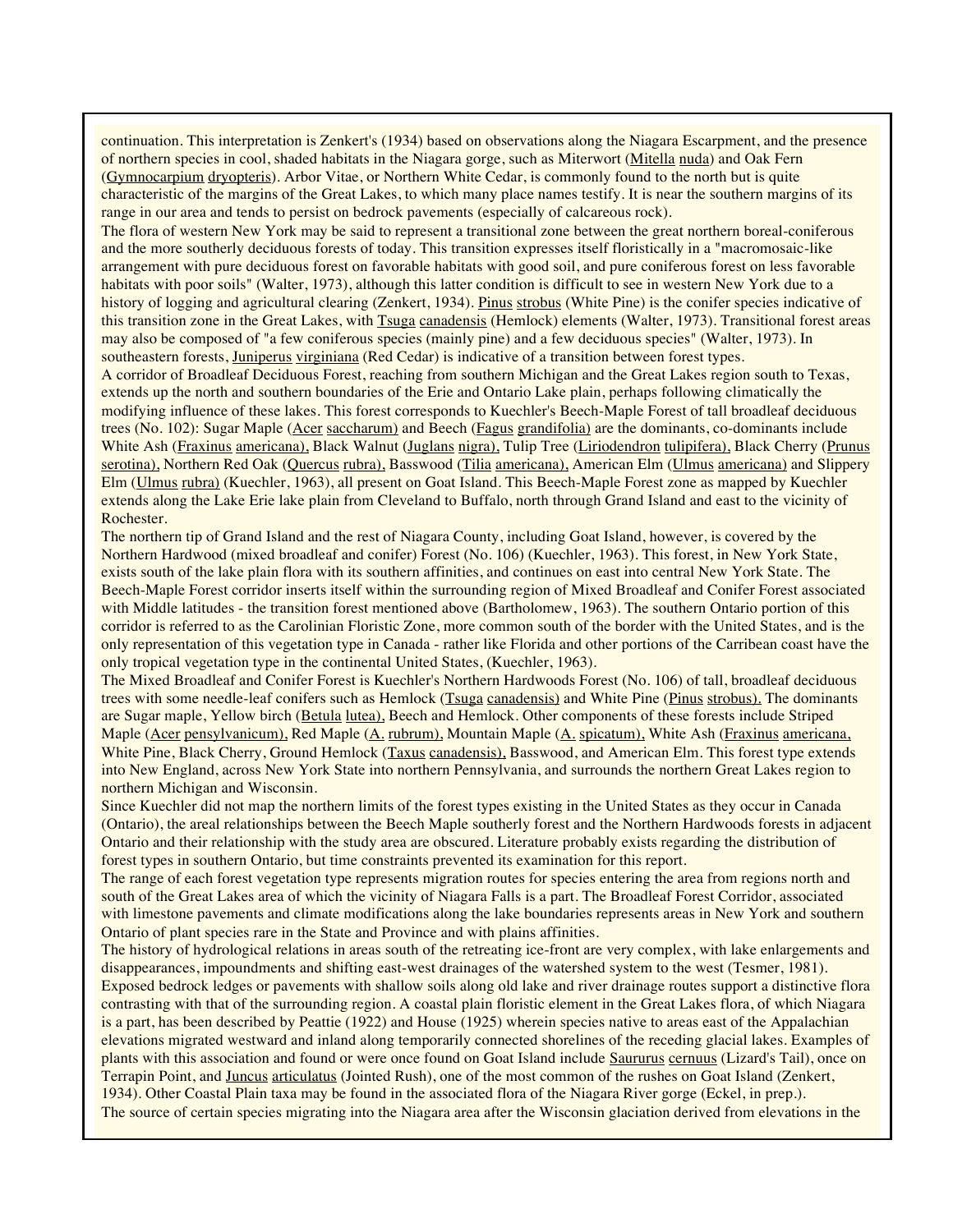Ozark Mountains in the present Missouri-Arkansas area. These species survived there during the period of glaciation, and recolonized areas to the north as the glaciers retreated. The Bur Oak (Quercus macrocarpa), present on Goat Island, and the abundantly represented Black Maple (Acer nigrum) are representative of this Ozarkian element, as are Bladdernut (Staphlea trifoliata), New Jersey Tea (Ceanothus americanus) and Rue Anemone (Anemonella thalictroides), present in the Niagara River gorge (Curtis, 1959).

During the thousands of years succeeding the end of the Pleistocene, the warming of the climate has not been uniform. Several times conditions were significantly warmer than at present with the result that elements of floras to the west and south of our region were sustained, although later, as at present, cooler, moister conditions prevailed, favoring a different suite of plant species - those that are presently more typical of western New York and southern Ontario. Gordon (1940) referred to the literature on the subject of a Xerothermic period (Gleason, 1922; Sears, 1932; Transeau, 1935) extending "thousands of years following the disappearance of glacial ice" when there occurred "a prolonged period of deficient rainfall, which may have lasted for a couple of centuries." This period is placed between 1400 and 1200 B.C. "A more severe dry period occurred about 650 A.D. A later period of drought ... reached its worst in the thirteenth century (Huntington, 1924). The effect of such climatic changes ... was to bring about death ... to mesophytes and hydrophytes, favoring the spread of xerophytes from the western prairies and plains" (Gordon, 1940). Openings in the Beech-Maple in western New York forests were dominated by oak and hickory, or oak and native chestnut trees and "prairie species" the survivors of "this migration are found today on shallow soils over limestone ..." and other habitats (Gordon, 1940). Most of the rare species of New York State growing on Goat Island and in the adjacent Niagara River Gorge are at the eastern limits of their ranges. They are more characteristic of lands to the west of us, and most grow and once grew on soil on the barren, wet limestone pavements on the south side of Goat Island (see rare plant section). It is also interesting that here is also where the rarer alien species introductions have presently been found. Artificial and natural openings in the forest and brush covers mimic meadows and pastures which in turn mimic prairie conditions.

Although not explored for the purposes of this study, more detailed examination of regional climatic regimes which reach their eastern limits in western New York State in association with lowland areas along Lakes Erie and Ontario may suggest conditions favoring continuation of biotic characteristics of regions west of Niagara into the Niagara area. The distribution of some western birds may parallel this climatic extension, and some fauna such as the Fox Squirrel (Sciurus niger). Limestone may intensify this climatic boundary of, at least, greater warmth for plant species.

An alternative accounting for the existence of Oak-Hickory, Oak-Chestnut openings in the area as well as habitats supporting western plants relies on the existence of calcareous outcroppings with shallow, immature soils or no soils at all, perhaps in addition to warmer temperatures than elsewhere in New York State. The presence of Oak-Hickory elements in the Niagara forests was observed in the eighteenth century: the country around Niagara "though extremely sandy, is covered with oak, chestnuts, and fine hickory trees, and such parts, as are better watered, bear ... ash and maple-trees" (Liancourt, 1799).

Shallow soils and rocky bedrock pavements occur from New York State, in the area of Lakes Ontario and Erie, west to Michigan and Wisconsin (Tesmer, 1981), well developed along the Niagara Escarpment west to Manitoulin Island and east of Niagara in places along the northern margin of Lake Ontario in the Province of Ontario. In New York State limestone pavements along Lake Ontario into the St. Lawrence Seaway near the city of Watertown have recently been found to support an unusual flora with a plains affinity (H. Faber in New York Times, Sept. 18, 1988).

Exposed limestone has edaphic characteristics which promote dryness and warmth, mainly by characteristic fracturing through which rain is quickly dispersed. The presence of habitats of calcareous exposure with an east-west trend extending to the plains, which is also calcareous as to bedrock and soil derivation, may give a competitive advantage (due to possible adaptations to the physical conditions of this substrate) to calcareous-loving species, and provide avenues of dispersal or migration. This "biological highway" of calcareous substrates, in interaction with xerothermic periods, probably contributes to the intrusion of the western flora this far east.

The occurrence of rare eastern plants with a "western affinity" was thought by Wynne-Edwards (1937) to be "better explained as resulting from their lime-loving nature rather than from differences in their Pleistocene history" (Scoggan, 1978). For discussion of how, after the xerothermic period mentioned above, western prairies were artificially maintained eastward of their typical range at the expense of forest communitites due to the hunting activities of early native peoples, see the work of Gleason and Cronquist (1964). This hunting tactic involved setting fire to the countryside to herd native animal populations. Zenkert (1934) furnished additional information on openings or "prairies" in the Erie County portion of the Niagara region, aligned in an east-west direction on thin soils "some ten miles south of the limestone ledge" (the Onondaga escarpment) a portion of which was called the "Buffalo Plains" (Rogers & Zander, 1977).

Examples of the calcareous flora at Goat Island, based on past and present reports, and which are typical of calcareous substrates, include the following (after Zenkert, 1934):

Amelanchier sanguinea ROUND-LEAVED JUNEBERRY.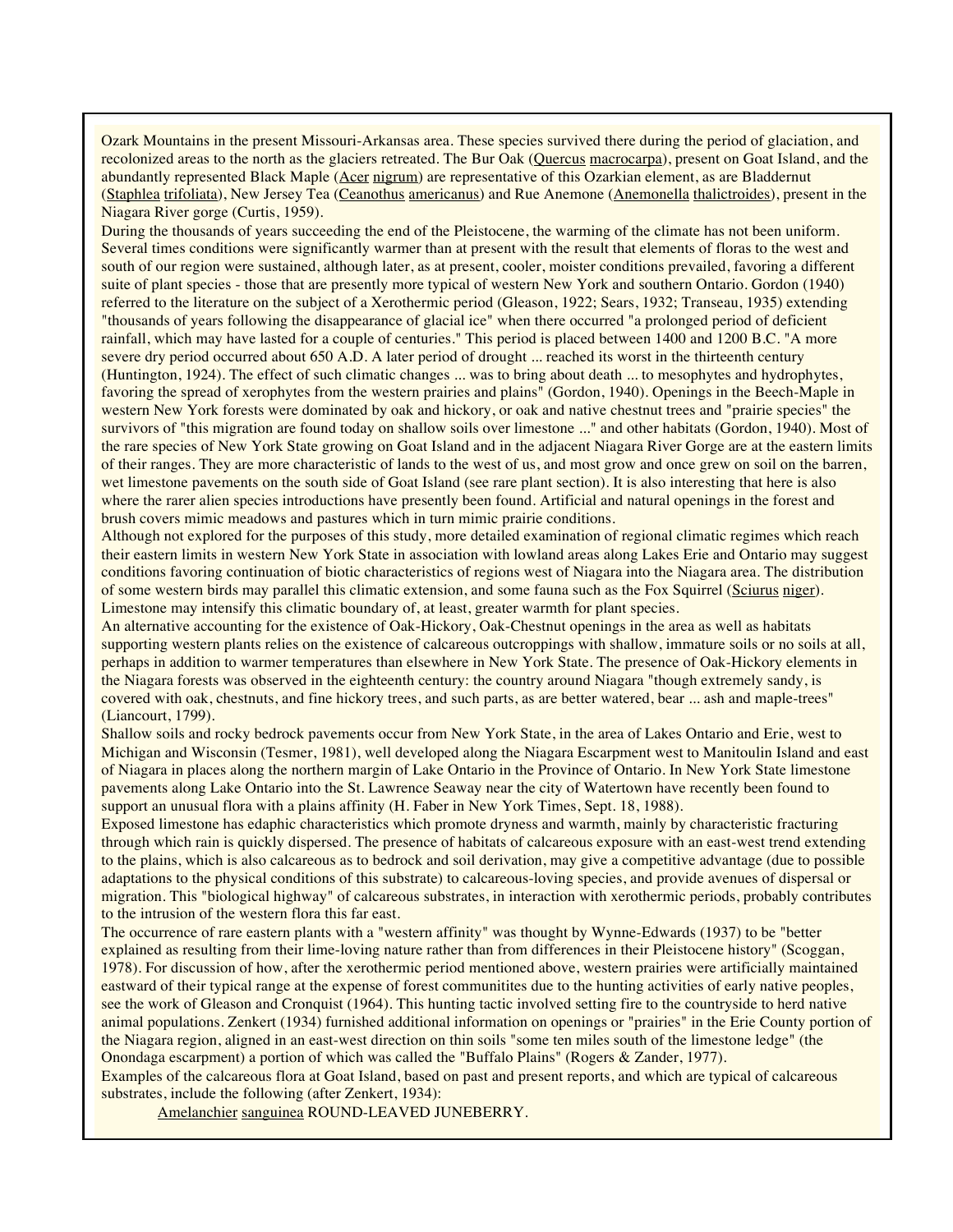Anemone cylindrica LONG-FRUITED ANEMONE. Aquilegia canadensis WILD COLUMBINE. Arabis canadensis SICKLE-POD. Asplenium trichomanes MAIDENHAIR SPLEENWORT. Aureolaria flava SMOOTH FALSE FOXGLOVE. Carex aurea GOLDEN-FRUITED SEDGE. Carex eburnea BRISTLE-LEAVED SEDGE. Carex normalis LARGER STRAW SEDGE. Carex rosea ROSE SEDGE. Celastrus scandens CLIMBING BITTERSWEET. Cornus rugosa ROUND-LEAVED DOGWOOD. Cystopteris bulbifera BULBLET BLADDER FERN. Erigeron pulchellus ROBIN'S PLANTAIN. Hepatica americana BLUNT-LEAVED HEPATICA. Linaria vulgaris BUTTER-AND-EGGS. Penstemon hirsutus HAIRY BEARD-TONGUE. Polypodium vulgare COMMON POLYPODY. Quercus macrocarpa BUR OAK. Quercus prinoides var. acuminata YELLOW OAK. Rhus typhina STAGHORN SUMAC. Saxifraga virginiensis EARLY SAXIFRAGE. Triosteum perfoliatum var. aurantiacum ORANGE HORSE GENTIAN. Viburnum rafinesquianum [var. affine] WESTERN ARROW-WOOD.

Further investigation into other plant groups present in the Niagara area, including the Goat Island complex, may reveal interesting patterns of past floristic conditions. Bryophytes (mosses and liverworts) may be particularly instructive regarding evidence of floristic origins (Sharp, 1939; Crum, 1952, 1972). These and other smaller organisms "have the ability to survive in microhabitats in areas where many vascular plants may have been unable to survive" (Anderson, 1971). The fact that the Goat Island complex lies along the continuous inland coastline of the Great Lakes and its feeder streams, rivers and straits may account for the presence of a number of plant species in the Goat Island shoreline flora. Insofar as there is a distinctive Great Lakes floristic region, the Niagara area is a part of it as it shares many similar physical conditions: the area was glaciated, is characterised by calcareous substrates and has thin or no soils, its climate is moderated by the influence of the water masses in the lakes, it is part of a great shoreline corridor of swamp or marsh, or rocky stream-river margins whereby flora and fauna peculiar to these habitats may migrate up or downstream. The only station for Kalm's St. John's Wort in New York State was reported from Goat Island stations. This species is characteristic of calcareous soil, "mostly on moist sands along the Great Lakes" (Gleason and Cronquist, 1963). Other species, such as Burning Bush, or Wahoo (Euonymus atropurpureus) may attain the northern limits of their range in the Great Lakes watershed, growing "on river banks and floodplain forests" associated with the lakes in Michigan (Voss, 1985). Goat Island appears to have once supported an extensive population of this species (see species catalogue).

Weedy shore species introduced into the St. Lawrence Seaway have come upstream against the current, probably in association with migratory waterfowl. Flowering Rush (Butomus umbellatus), becoming abundant off the south shore of Goat Island along the Three Sisters and flats islands, is a "handsome European plant, introduced into America in the St. Lawrence velley only about 50 years ago [at the turn of the century and] was first noticed on the Lake Erie Islands [in the western half of that lake] on June 21, 1939. It occurs near the water level on gravelly or muddy shores and by means of its abundant seeds and numerous small basal bulblets, broken off by wave action, has rapidly spread throughout the [Erie] island group" (Core, 1948).

In the present flora, one may assume the dynamics of diaspore dispersal is as continuous as it has been for centuries: the wind, the river current, migrating birds and mammals, and new sources, such as associated with vehicles from all over North America that come onto the island. The Tomato (Lycopersicon esculentum) has been established from restaurant refuse behind the Terrapin Point restaurant. The majority of new and alien species, noted in the species catalogue, derive from "garden soils" around root balls of young trees and in horticultural treatments in the islands, and from the establishment and maintenance of extensive lawns. One interesting grass species, Wood Bluegrass (Poa nemoralis) is "archaeological" in the sense it was established probably in the early days of the Reservation "when it was recommended to seed lawns in shady areas" (Dore and McNeill, 1980, see species catalogue). Other odd alien species which have rare or non existent distributions elsewhere in western New York are Chapman's Blue-grass (Poa chapmaniana), Gamma Grass (Tripsacum dactyloides), and a tiny Chickweed (Cerastium semidecandrum) whose source and mechanism of dispersal